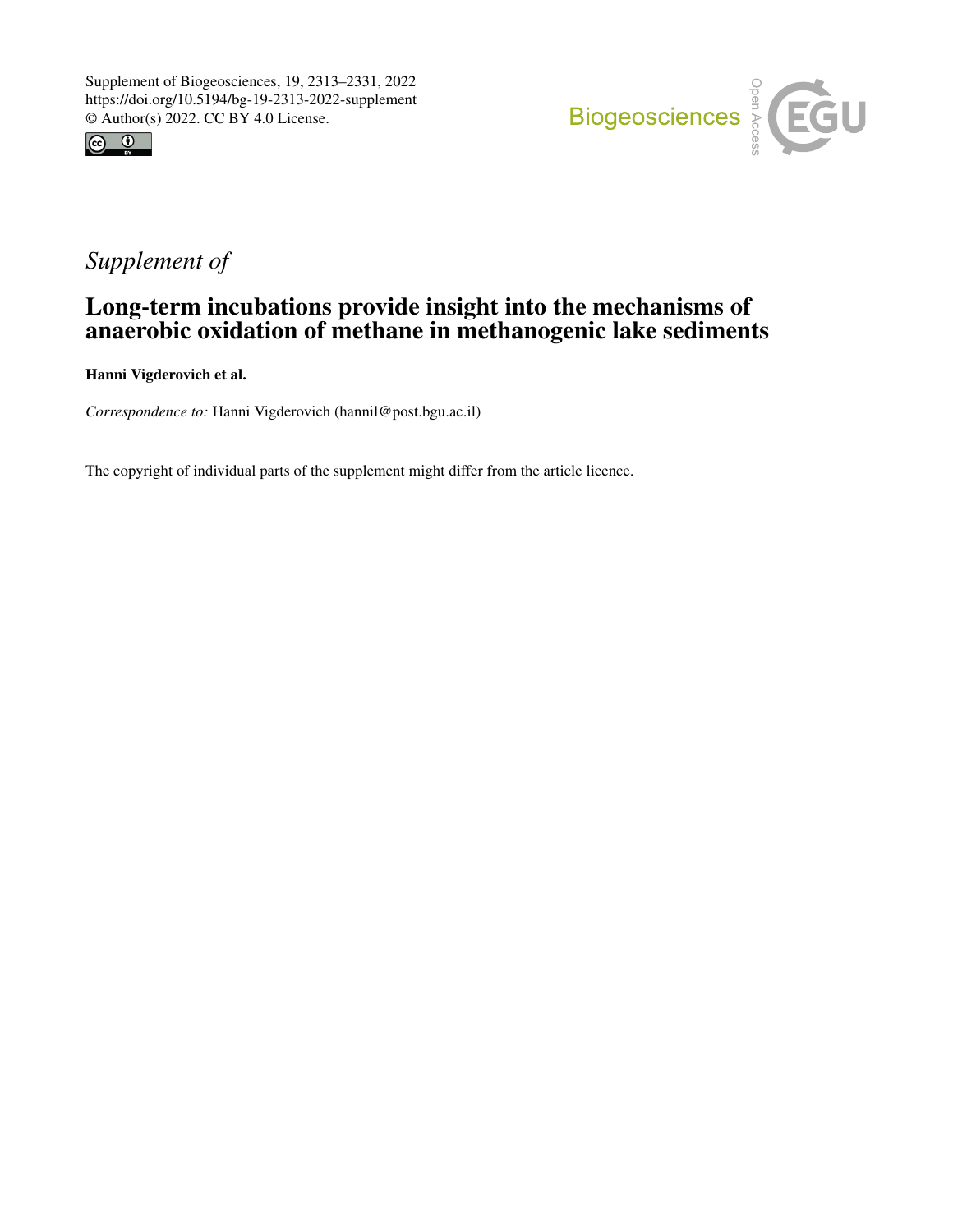

Figure S1: Map of Lake Kinneret showing the location of Station A in the center of the lake.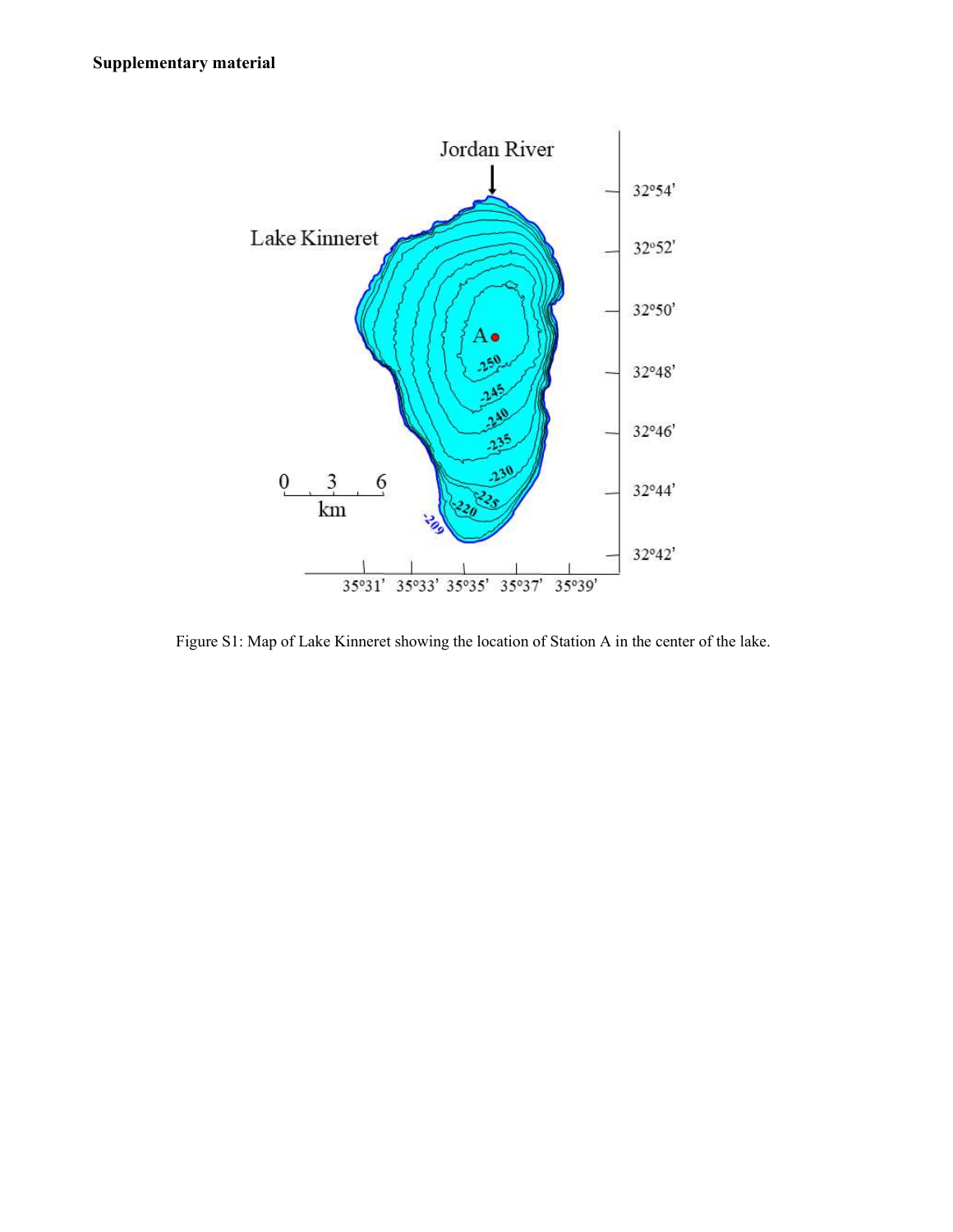

Figure S2: Change over time in the  $\delta^{13}C_{\text{DIC}}$  values of two pre-incubated slurries amended with <sup>13</sup>C-CH<sub>4</sub> (1.5-2) mL): (A) setup used in November 2017 with hematite addition, and (B) setup used in August 2017 without an electron acceptor addition. Sampling times for the different biological analyses (metagenome and lipids) are presented in the graphs. Black dashed lines represent the time at which 20 ml of the porewater in the bottles was exchanged with fresh porewater. The red dashed line represents the time at which hematite was added.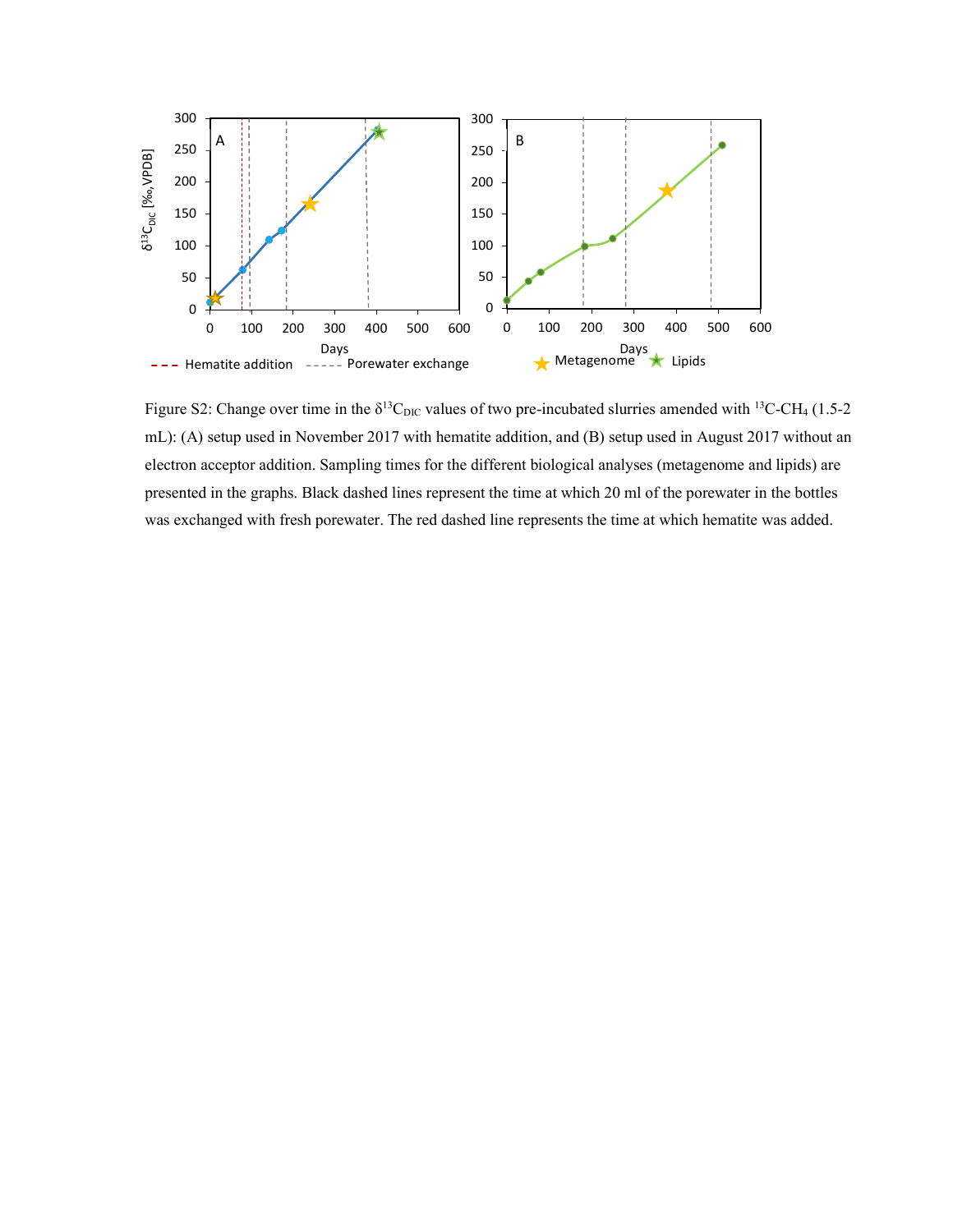

Figure S3: The change of dissolved Fe(II) in the two-stage experiment SN-6 with time. Error bars represent the average deviations of the data points from their means of duplicate/triplicate bottles.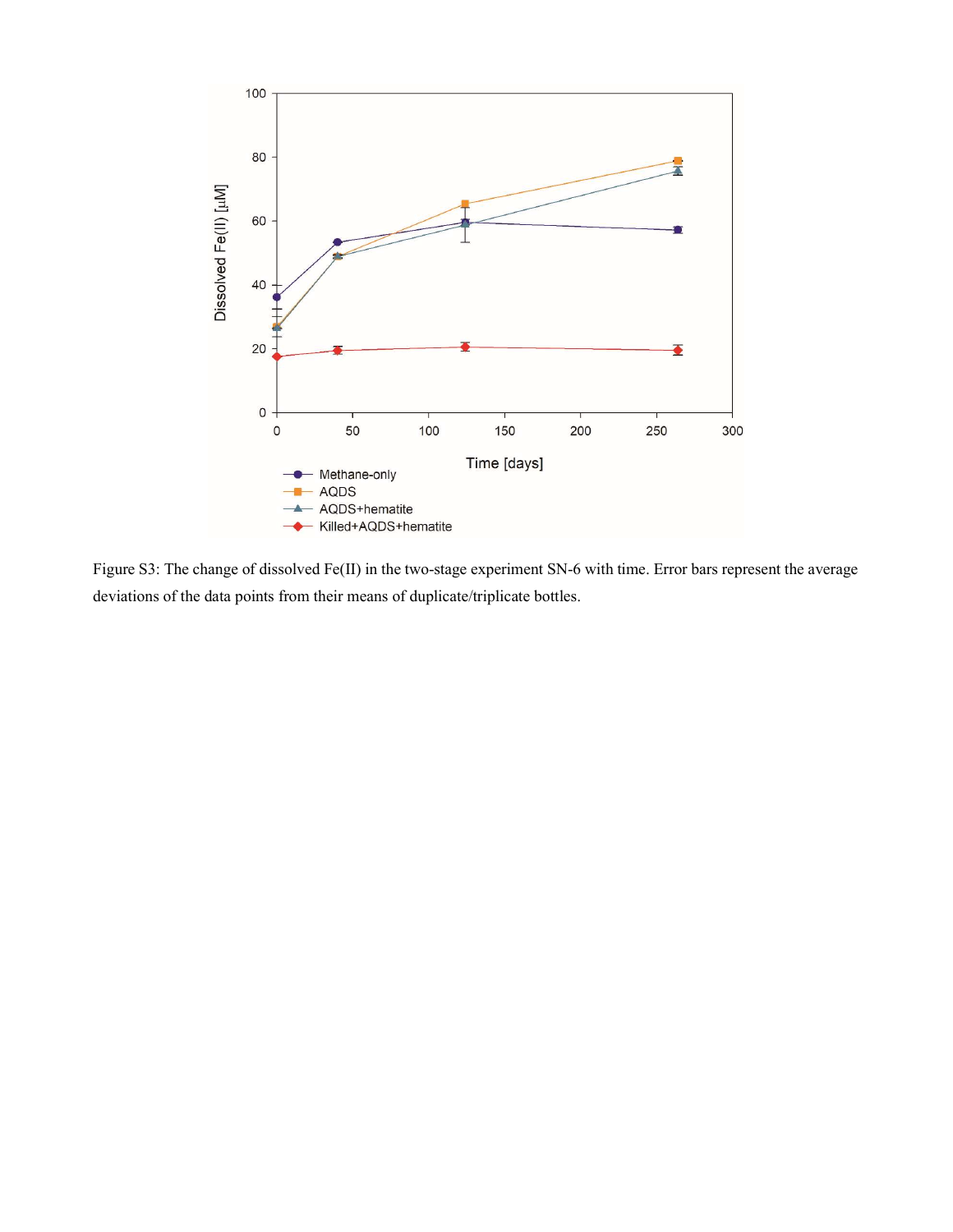| Compound                       | Concentration (%) | Absolute error (%) |  |  |
|--------------------------------|-------------------|--------------------|--|--|
| Na <sub>2</sub> O              | 0.219             | 0.01               |  |  |
| MgO                            | 2.027             | 0.04               |  |  |
| Al <sub>2</sub> O <sub>3</sub> | 10.299            | 0.09               |  |  |
| SiO <sub>2</sub>               | 26.992            | 0.1                |  |  |
| P <sub>2</sub> O <sub>5</sub>  | 0.403             | 0.02               |  |  |
| SO <sub>3</sub>                | 2.286             | 0.04               |  |  |
| CI                             | 0.178             | 0.01               |  |  |
| $K_2$ O                        | 0.69              | 0.02               |  |  |
| CaO                            | 48.925            | 0.1                |  |  |
| TiO <sub>2</sub>               | 1.201             | 0.03               |  |  |
| MnO                            | 0.117             | 0.01               |  |  |
| Fe <sub>2</sub> O <sub>3</sub> | 6.567             | 0.07               |  |  |
| ZnO                            | 0.012             | 0.003              |  |  |
| SrO                            | 0.074             | 0.008              |  |  |
| ZrO <sub>2</sub>               | 0.009             | 0.003              |  |  |

Table S1: Lake Kinneret sediment composition from depths greater than 17 cm measured by X-ray diffraction analysis\*.

## \*X-ray diffraction analysis

Sediment from depths of 17 to 40 cm was taken from a sediment core collected in July 2020. It was homogenized, dried at 60 ℃ in an oven, and ground into powder. The sediment was analyzed by an X-ray diffraction analyzer (Philips 1050/70) outfitted with a Philips ceramic sealed tube (2.2kW) and a scintillation point detector with a curved graphite monochromator. The semi-quantitative  $(\pm 5 \text{ wt } \%)$  interpretation was conducted by the system's software (Crystal Logic tool).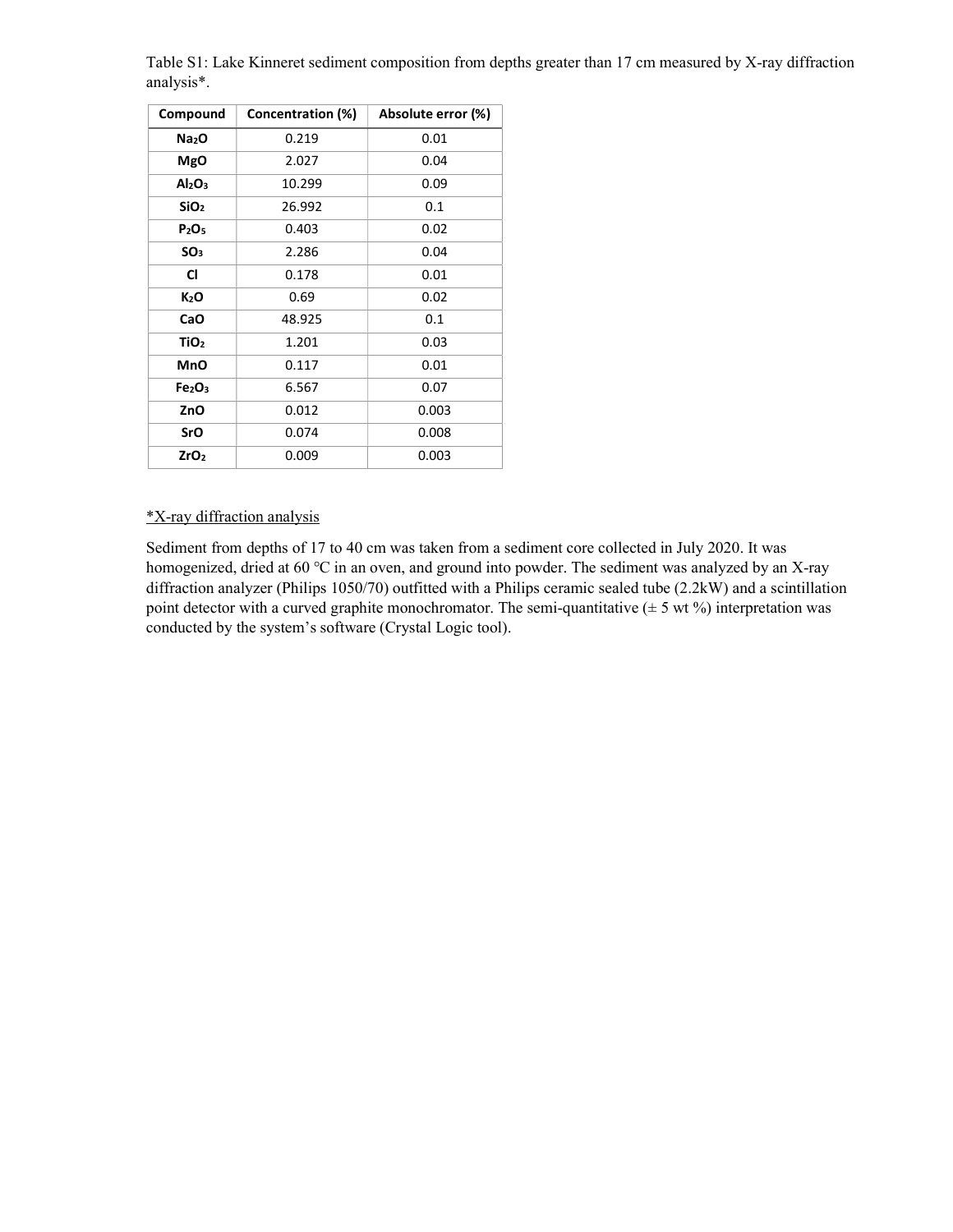|                         |                 |                   |           |             | Table S2: Experimental data from the representative two-stage slurry experiment and the calculated slopes          |
|-------------------------|-----------------|-------------------|-----------|-------------|--------------------------------------------------------------------------------------------------------------------|
|                         |                 |                   |           |             | (methanogenesis rates) over the duration of the experiment. Slope a represents the rate between the first two time |
|                         |                 |                   |           |             | points (1-62 days), and slope $b$ represents the rate between the second and the third time points (62-138 days).  |
|                         |                 |                   | 138       | slope a     | slope b                                                                                                            |
|                         |                 |                   |           |             |                                                                                                                    |
| Time [day]<br>Treatment | ${\bf 1}$       | 62                | nmol/g DW | nmol/g DW*d | nmol/g DW*d                                                                                                        |
| No CH4                  | nmol/gDW<br>427 | nmol/g DW<br>1334 | 3006      | 15          | 22                                                                                                                 |
| No CH4                  | 454             | 1511              | 3127      | 17          | 21                                                                                                                 |
| No CH4                  | 532             | 1658              | 3222      | 18          | 21                                                                                                                 |
| 13CH4                   | 9488            | 10923             | 11144     | 24          | 3                                                                                                                  |
| 13CH4                   | 9384            | 11116             | 12298     | 28          | 16                                                                                                                 |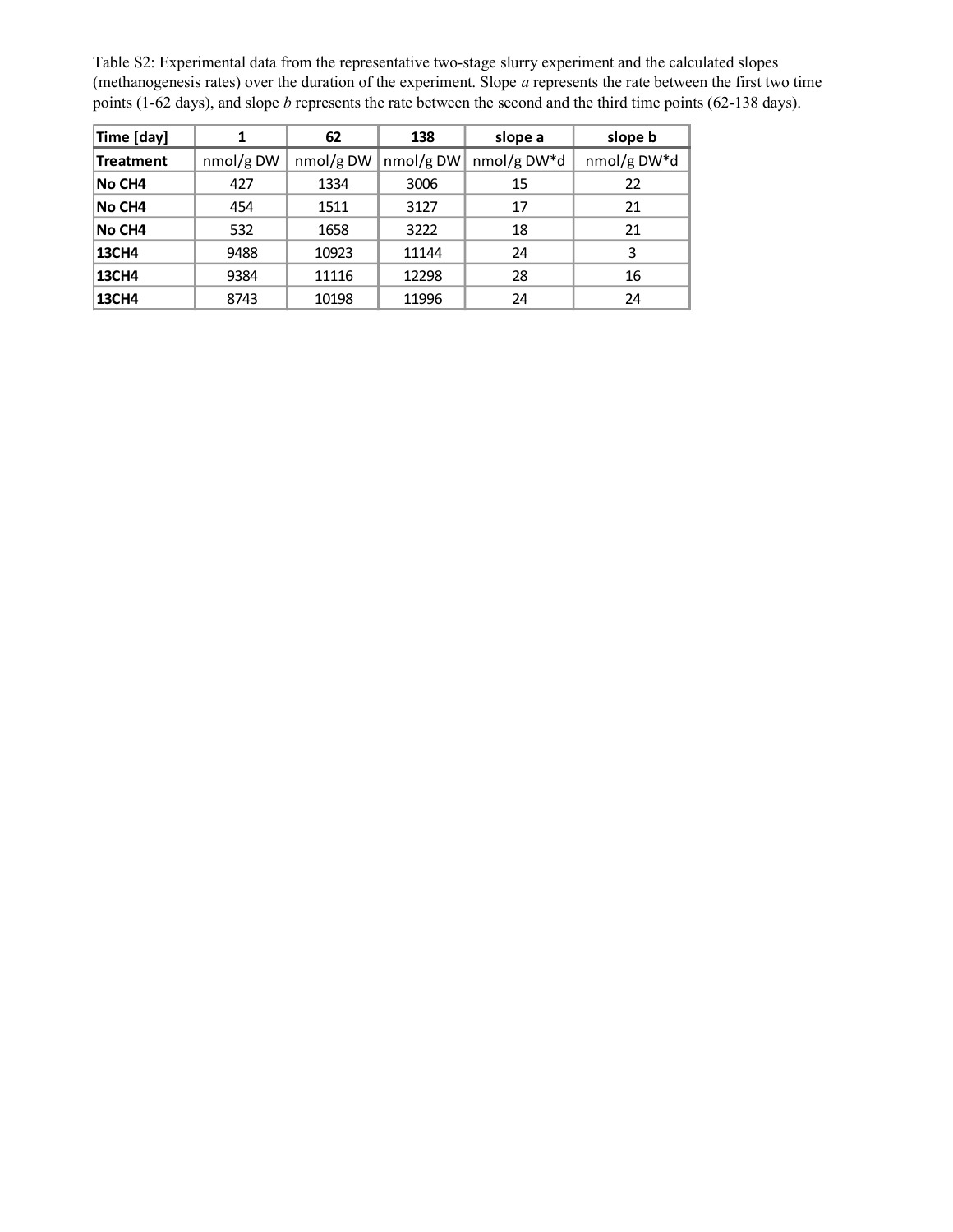Table S3: Comparison of methanogenesis rates and mcrA copy numbers of sediment incubation experiments from the methanogenic zone in Lake Kinneret and from the methanogenic zone in the SE Mediterranean.

| <b>Site</b>                                 | <b>Methanogenesis</b><br>rate [nmol/g<br>$DW^*$ d] | mcrA<br>copy no.  | <b>Sediment type</b>                             | <b>Dilution</b> | Reference           |
|---------------------------------------------|----------------------------------------------------|-------------------|--------------------------------------------------|-----------------|---------------------|
| Lake Kinneret                               | 17                                                 | $1x10^6$          | Two-stage slurry                                 | 1:3             | This work           |
| methanogenic<br>zone                        | 25                                                 | $1x10^6$          | Two-stage slurries with $^{13}CH_4$              | 1:3             | This work           |
| <b>SE</b><br>Mediterranean<br>methanic zone | 6                                                  | 3x10 <sup>5</sup> | Slurry incubation experiment<br>with $^{13}CH_4$ | 1:4             | Yorshensky,<br>2019 |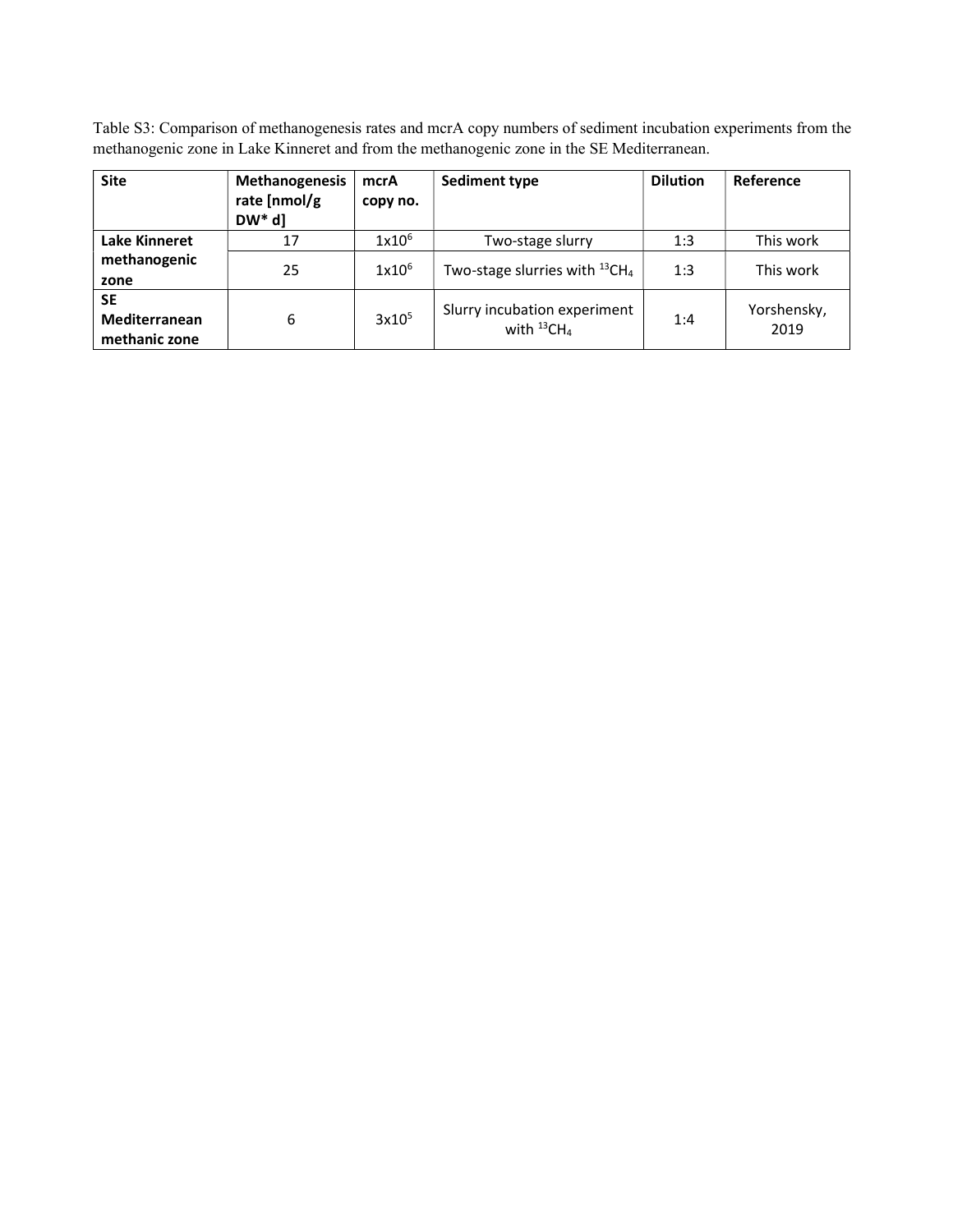#### Protocols for the two-stage experiments

#### Hematite experiment protocol (SN-1):

Experiment was set up from pre-incubated sediments collected in December 2018

Subsamples of 18 gr pre-incubation slurry (1:1) were inserted into four 60-ml glass bottles.

The slurry was diluted with 18 gr natural anoxic porewater  $(20 \text{ cm} \text{ sediment depth})$  to a final dilution of 1:3.

Hematite (64 mg) was added as a powder to two of the bottles.

The bottles were sealed with a rubber stopper and a crimp cap.

The bottles were flushed with  $N_2$  gas for 5 min and shaken vigorously (3 times).

One ml of  $13C$ -CH<sub>4</sub> was injected into the headspace of each bottle.

The experiment ran for 201 days at 20 ℃.

## Magnetite experiment protocol (SN-2):

Experiment was set up from pre-incubated sediments collected in August 2018

Subsamples of 15 gr pre-incubation slurry were inserted into seven 60-ml glass bottles.

The slurry was diluted with 15 gr natural anoxic porewater  $(20 \text{ cm} \text{ sediment depth})$  to a final dilution of 1:3.

Magnetite (70 mg) was added as a powder to two of the bottles.

The bottles were sealed with a rubber stopper and a crimp cap.

The bottles were flushed with  $N_2$  gas for 5 min and shaken vigorously (3 times).

The killed control bottle was autoclaved twice.

Magnetite was added to the control bottle after cooling under a laminar hood.

Liquid amorphous iron was injected into two experiment bottles. One ml of <sup>12</sup>C-CH<sub>4</sub> and 0.5 ml of <sup>13</sup>C-CH<sub>4</sub> were injected into the headspace of each bottle. The injected  ${}^{13}$ C-CH<sub>4</sub> turned out to be not labeled.  ${}^{13}$ C-CH<sub>4</sub> from a new stock was injected into all of the experiment bottles again after 105 days.

Na-molybdate solution was injected into the bottles with amorphous iron after 50 days.

Na-molybdate solution was injected into one of the "methane-only" and one of the magnetite treatments after 365 days.

The experiment ran for 447 days at 16 ℃.

#### Manganese experiment protocol (SN-3):

Experiment was set up from pre-incubated sediments collected in December 2018

Subsamples of 18 gr pre-incubation slurry were inserted into four 60-ml glass bottles.

The slurry was diluted with 18 gr natural anoxic porewater  $(> 20 \text{ cm} \text{ sediment depth})$  to a final dilution of 1:3.

 $MnO<sub>2</sub>$  (87 mg) was added as a powder to two of the bottles.

The bottles were sealed with a rubber stopper and a crimp cap.

The bottles were flushed with  $N_2$  gas for 5 min and shaken vigorously (3 times).

One ml of <sup>13</sup>C-CH<sub>4</sub> was injected into the headspace of each bottle. About 200 µl of <sup>13</sup>C-CH<sub>4</sub> was injected, then on the 24th day, another 1 ml was added.

The experiment ran for 201 days at 20 ℃.

Nitrate experiment protocol (SN-4):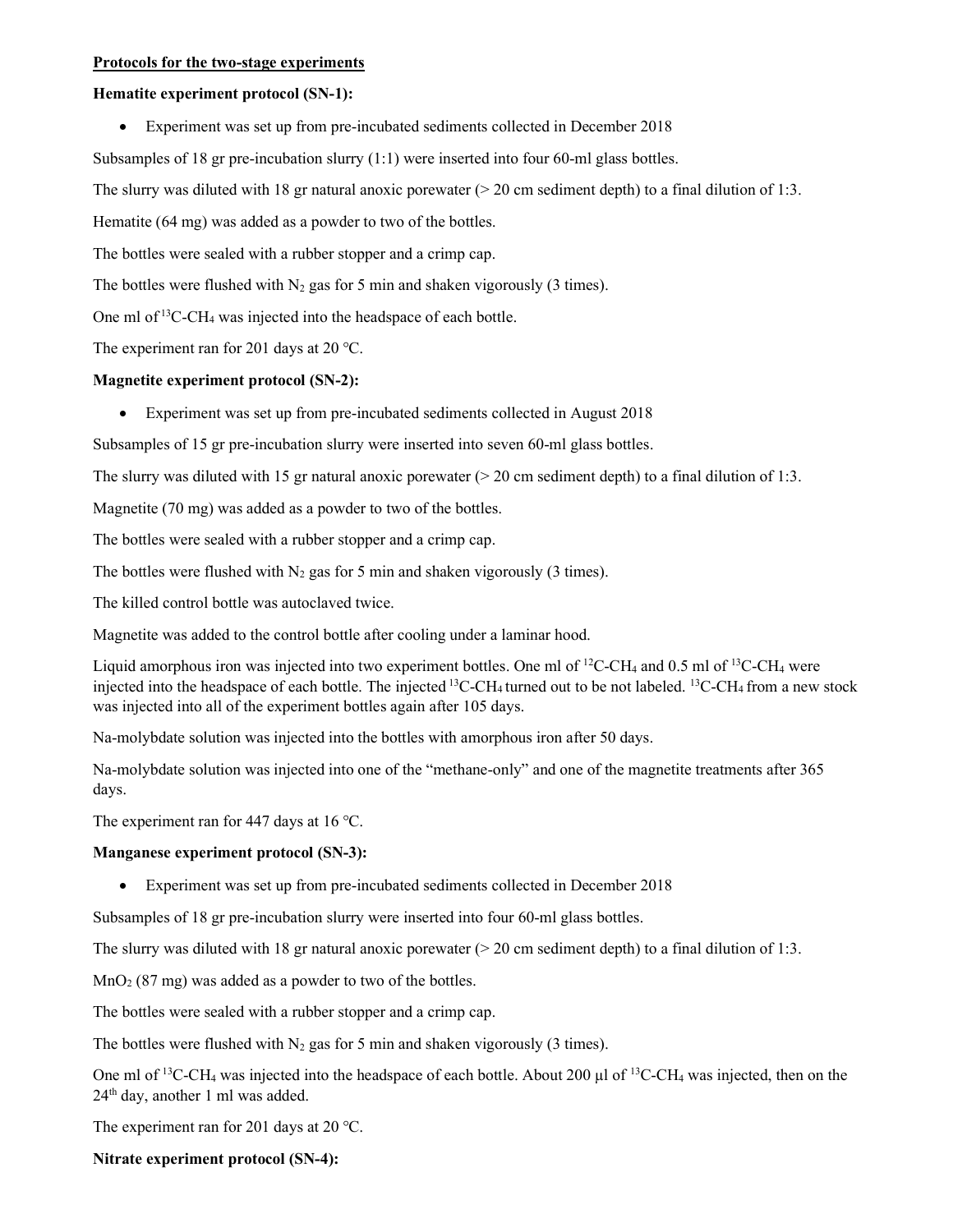Experiment was set up from pre-incubated sediments collected in August 2017

Subsamples of 15 gr pre-incubation slurry were inserted into nine 60-ml glass bottles.

The slurry was diluted with 15 gr natural anoxic porewater  $(> 20 \text{ cm} \text{ sediment depth})$  to a final dilution of 1:3.

Hematite (62 mg) was added as a powder to six of the bottles.

The bottles were sealed with a rubber stopper and a crimp cap.

The bottles were flushed with  $N_2$  gas for 5 min and shaken vigorously (3 times).

The killed control bottle was autoclaved twice.

Hematite was added to the control bottle after cooling under a laminar hood.

KNO3 solution was injected into two experiment bottles without hematite, two with hematite and into one bottle with the killed control to obtain a final concentration of  $1 \text{ mM}$ . KNO<sub>3</sub> solution was also injected into two bottles with hematite to obtain a final concentration of 0.2 mM.

One ml of <sup>12</sup>C-CH<sub>4</sub> and 0.5 ml of <sup>13</sup>C-CH<sub>4</sub> were injected into the headspace of each bottle.

The experiment ran for 306 days at 20 ℃.

## Nitrite experiment protocol (SN-5):

Experiment was set up from pre-incubated sediments collected in August 2018

Subsamples of 20 gr pre-incubation slurry were inserted into eleven 60-ml glass bottles.

The slurry was diluted with 20 gr natural anoxic porewater  $(> 20 \text{ cm} \text{ sediment depth})$  to a final dilution of 1:3.

Hematite (64 mg) was added as a powder to four of the bottles.

The bottles were sealed with a rubber stopper and a crimp cap.

The bottles were flushed with  $N_2$  gas for 5 min and shaken vigorously (3 times).

Two killed control bottles were autoclaved twice.

Hematite was added to the control bottles after cooling under a laminar hood.

NaNO2 solution was injected into two experiment bottles with hematite and into the killed controls to obtain a final concentration of 0.5 mM. Then, it was injected into two bottles with hematite to obtain a final concentration of 0.1 mM.

One ml of  ${}^{12}$ C-CH<sub>4</sub> and 0.5 ml of  ${}^{13}$ C-CH<sub>4</sub> was injected into the headspace of each bottle.

The experiment ran for 493 days at 20 ℃.

## AQDS experiment protocol (SN-6):

Experiment was set up from pre-incubated sediments collected in July 2019

Subsamples of 18 gr pre-incubation slurry were inserted into eight 60-ml glass bottles.

The slurry was diluted with 18 gr natural anoxic porewater  $(> 20 \text{ cm} \text{ sediment depth})$  to a final dilution of 1:3.

Hematite (58 mg) was added as a powder to two of the bottles.

The bottles were sealed with a rubber stopper and a crimp cap.

The bottles were flushed with  $N_2$  gas for 5 min and shaken vigorously (3 times).

Two killed control bottles were autoclaved twice.

AQDS stock solution was prepared by adding 0.76 gr of AQDS to 10 ml of anaerobic DDW (flushed with N2 prior to the addition of AQDS).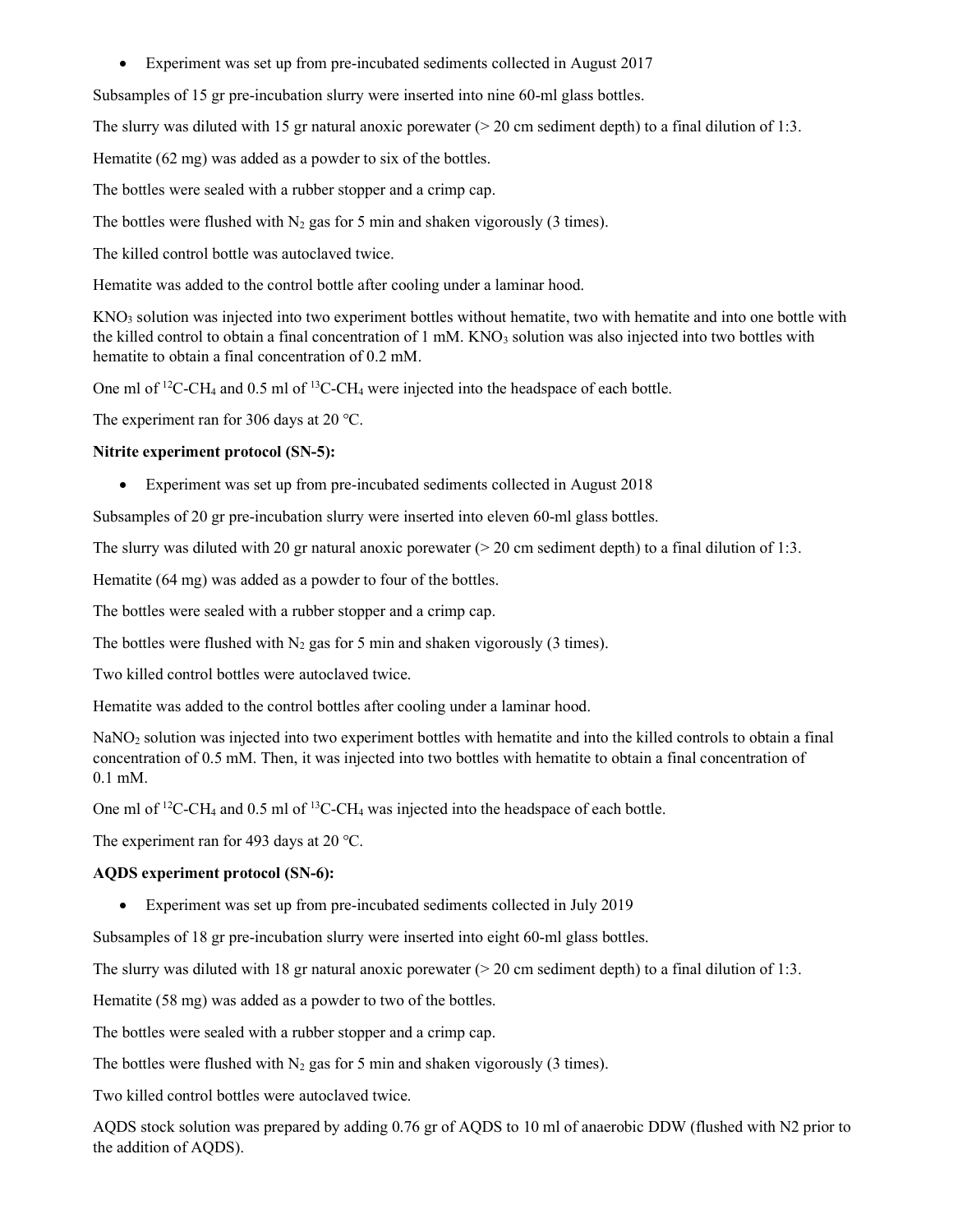Hematite was added to the control bottles after cooling under a laminar hood.

The AQDS solution was injected into two experiment bottles with hematite, two without hematite and into the killed controls to obtain final concentrations of 5 mM.

One ml of <sup>13</sup>C-CH<sub>4</sub> was injected into the headspace of each bottle.

The experiment ran for 264 days at 20 ℃.

#### Natural humic acids and clay experiment (SN-7):

Experiment was set up from pre-incubated sediments collected in July 2019

Subsamples of 20 gr pre-incubation slurry were inserted into nine 60-ml glass bottles.

The slurry was diluted with 20 gr natural anoxic porewater  $($  > 20 cm sediment depth) to a final dilution of 1:3.

Hematite (64 mg) was added as a powder to four of the bottles.

Natural humic acids (22 mg) were added as a powder to two experiment bottles.

The bottles were sealed with a rubber stopper and a crimp cap.

The bottles were flushed with  $N_2$  gas for 5 min and shaken vigorously (3 times).

The killed control bottle was autoclaved twice.

Hematite was added to the control bottle after cooling under a laminar hood.

<sup>13</sup>C-CH<sub>4</sub> was injected into the headspace of each bottle.

Nontronite (Fe-bearing clay) was added under a laminar hood to two of the experiment bottles after 43 days.

All the experiment bottles were flushed again with  $N_2$  gas and shaken vigorously (3 times).

One ml of  $13C$ -CH<sub>4</sub> was injected again into the headspace of each bottle on day 51.

The experiment ran for 169 days at 20 ℃.

#### Bromoethanesulfonate (BES) experiment (SN-8):

Experiment was set up from pre-incubated sediments collected in August 2018

Subsamples of 20 gr pre-incubation slurry were inserted into four 60-ml glass bottles.

The slurry was diluted with 20 gr natural anoxic porewater  $(> 20 \text{ cm} \text{ sediment depth})$  to a final dilution of 1:3.

Hematite was added as a powder to all bottles.

The bottles were sealed with a rubber stopper and a crimp cap.

The bottles were flushed with  $N_2$  gas for 5 min and shaken vigorously (3 times).

BES solution was injected into two bottles to obtain a final concentration of 20 mM.

One ml of  ${}^{12}C$ -CH<sub>4</sub> and 0.5 ml of  ${}^{13}C$ -CH<sub>4</sub> was injected into the headspace of each bottle.

The experiment ran for 493 days at 20 ℃.

#### Acetylene experiment (SN-9):

Experiment was set up from pre-incubated sediments collected in August 2017

Subsamples of 15 gr pre-incubation slurry were inserted into eight 60-ml glass bottles.

The slurry was diluted with 15 gr natural anoxic porewater  $(> 20 \text{ cm} \text{ sediment depth})$  to a final dilution of 1:3.

Hematite was added as a powder to six bottles.

The bottles were sealed with a rubber stopper and a crimp cap.